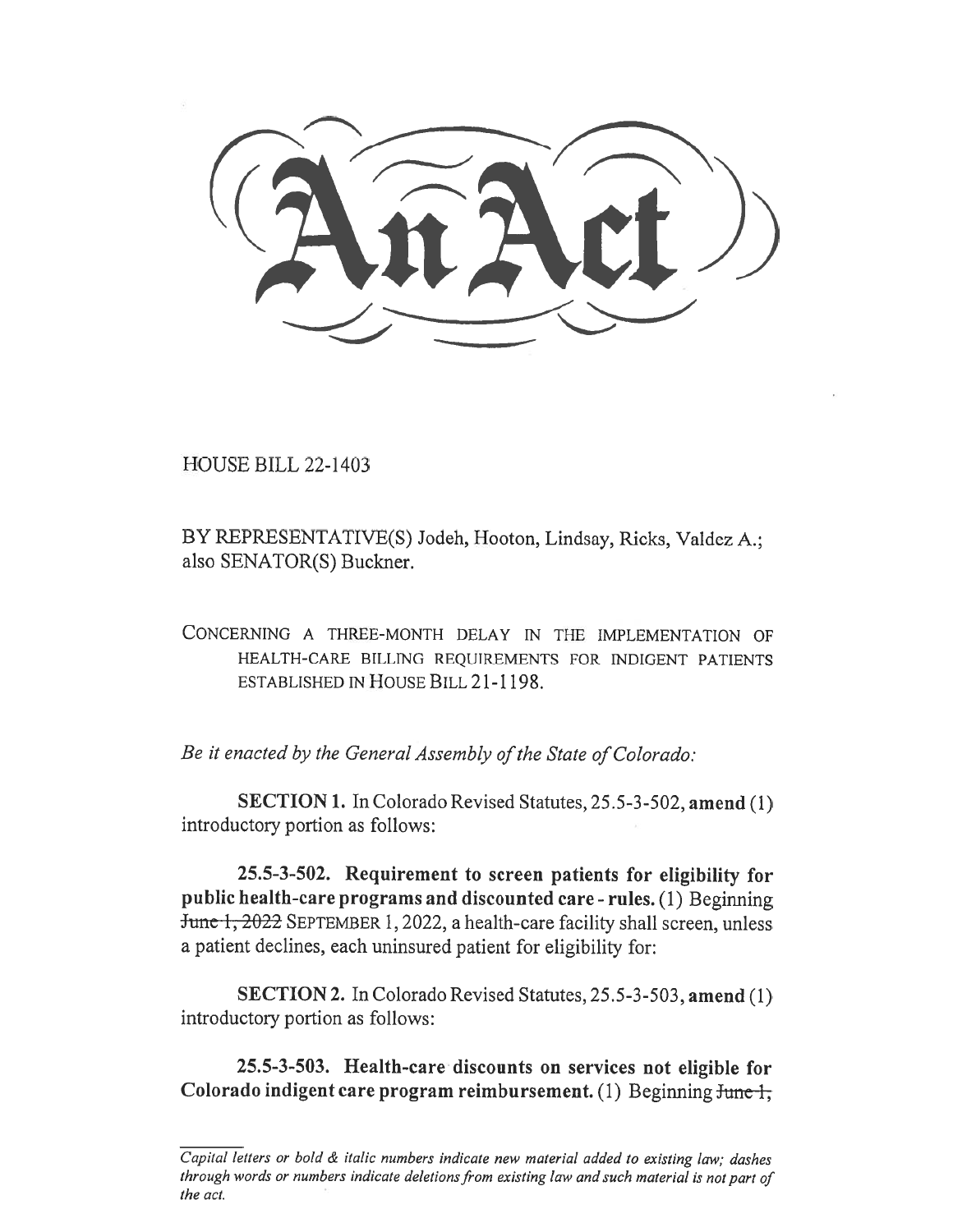$2022$  SEPTEMBER 1, 2022, if a patient is screened pursuant to section 25.5-3-502 and is determined to be a qualified patient, a health-care facility and a licensed health-care professional shall, for emergency and other non-CICP health-care services:

SECTION 3. In Colorado Revised Statutes, 25.5-3-504, amend (1) introductory portion as follows:

25.5-3-504. Notification of patients' rights. (1) Beginning  $\frac{1}{2}$  $2022$  SEPTEMBER 1, 2022, a health-care facility shall make information developed by the state department about patients' rights under this part 5 and the uniform application developed by the state department pursuant to section 25.5-3-505 (2)(i) available to the public and to each patient. At a minimum, the health-care facility shall:

SECTION 4. In Colorado Revised Statutes, 25.5-3-505, amend (1) as follows:

25.5-3-505. Health-care facility reporting requirements - agency enforcement - report - rules. (1) Beginning  $f$ une 1, 2023 SEPTEMBER 1, 2023, and each <del>June 1</del> SEPTEMBER 1 thereafter, each health-care facility shall report to the state department data that the state department determines is necessary to evaluate compliance across race, ethnicity, age, and primary-language-spoken patient groups with the screening, discounted care, payment plan, and collections practices required pursuant to this part 5. If a health-care facility is not capable of disaggregating the data required pursuant to this subsection (1) by race, ethnicity, age, and primary language spoken, the health-care facility shall report to the state department the steps the facility is taking to improve race, ethnicity, age, and primary-language-spoken data collection and the date by which the facility will be able to disaggregate the reported data.

SECTION 5. In Colorado Revised Statutes, 25.5-3-506, amend (1) introductory portion as follows:

25.5-3-506. Limitations on collection actions - private enforcement. (1) Beginning  $f$ unc 1, 2022 SEPTEMBER 1, 2022, before assigning or selling patient debt to a collection agency, as defined in section 5-16-103 (3)(a), or a debt buyer, as defined in section 5-16-103 (8.5), or before pursuing, either directly or indirectly, any permissible extraordinary

## PAGE 2-HOUSE BILL 22-1403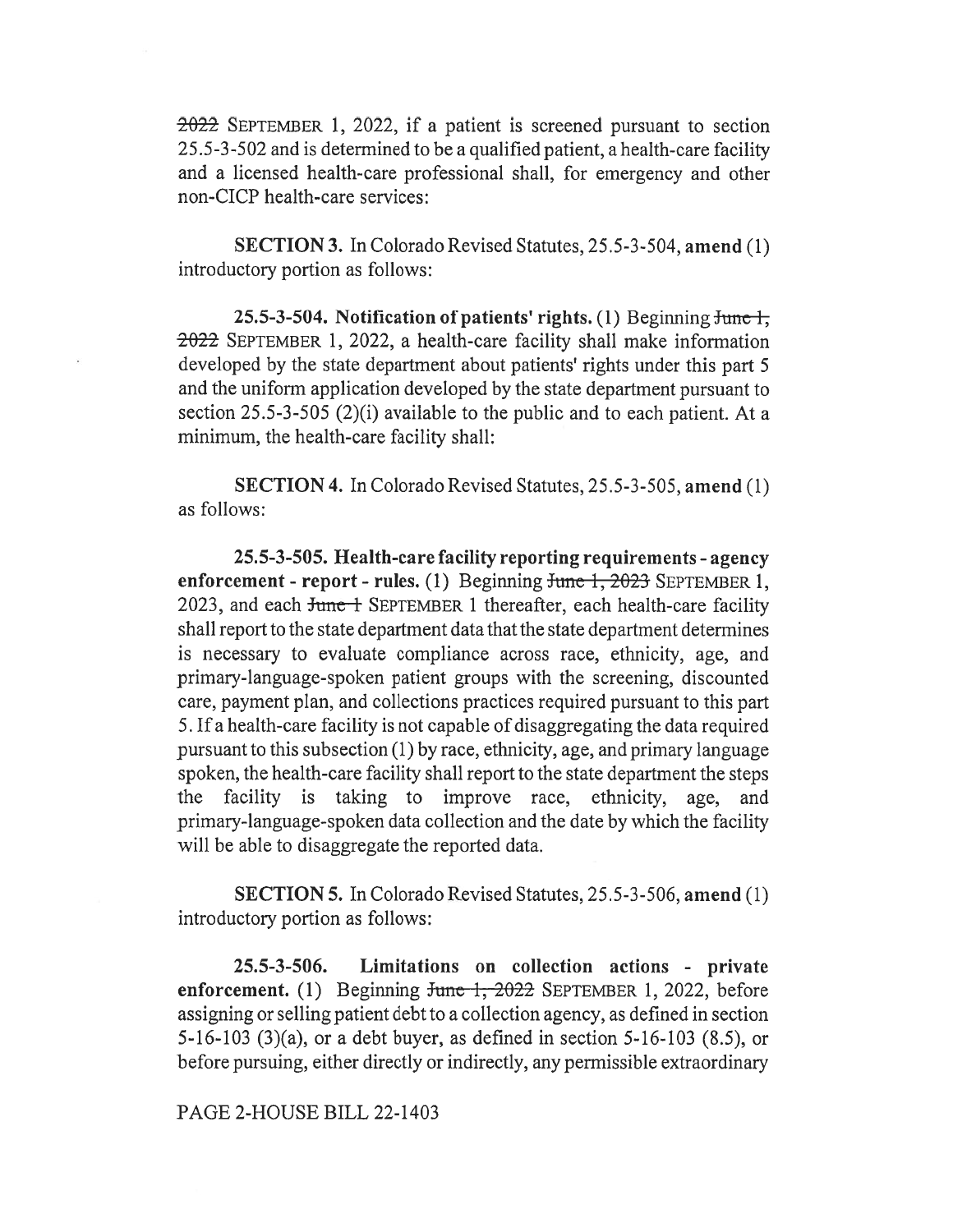collection action, as defined in section 6-20-201 (7):

SECTION 6. In Colorado Revised Statutes, 6-20-203, amend (3)(a), (4) introductory portion, and (5) introductory portion as follows:

6-20-203. Limitations on collection actions - definition. (3) (a) Beginning  $f$ une 1, 2022 SEPTEMBER 1, 2022, at least thirty days before taking any permissible extraordinary collection action, a medical creditor, as defined in section 6-20-201 (6)(a), collecting on a debt for hospital services shall notify the patient of potential collection actions and shall include with the notice a statement developed by the department of health care policy and financing that explains the availability of discounted care for qualified individuals and how to apply for such care.

(4) Beginning June 1,  $2022$  SEPTEMBER 1, 2022, if a medical creditor collecting on a debt for hospital services bills or initiates collection activities and it is later determined that the patient should have been screened pursuant to section 25.5-3-503 and is determined to be a qualified patient, as defined in section 25.5-3-501 (5), or it is determined that the patient's bill is eligible for reimbursement through a public health-care coverage program or the Colorado indigent care program, the medical creditor shall:

(5) Beginning June 1, 2022 SEPTEMBER 1, 2022, a medical creditor collecting on a debt for hospital services shall not sell a medical debt to another party unless, prior to the sale, the medical debt seller has entered into a legally binding written agreement with the medical debt buyer of the debt pursuant to which:

SECTION 7. Safety clause. The general assembly hereby finds,